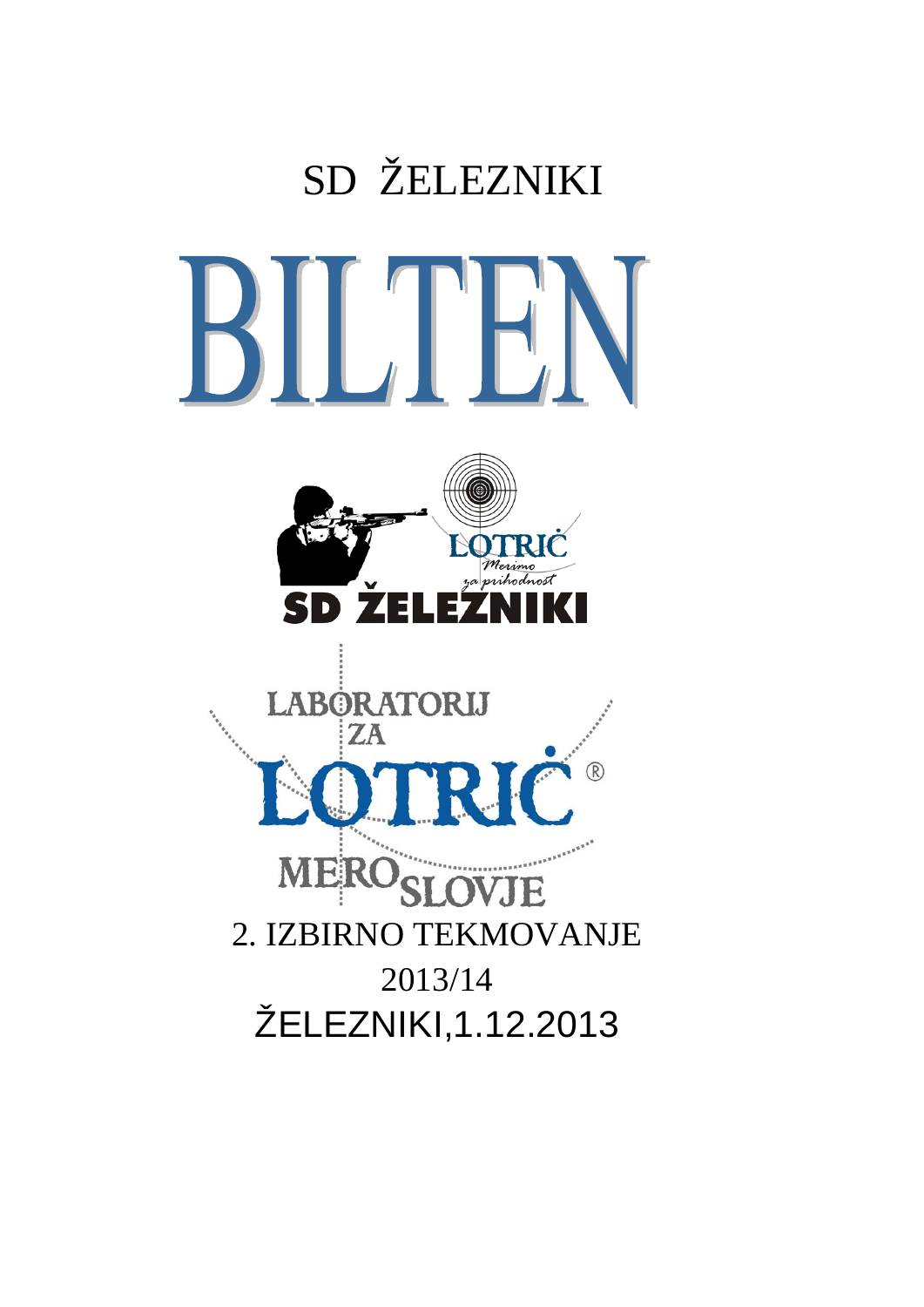# **ČLANICE PUŠKA**

| <b>Priimek in ime</b> | <b>Ekipa</b>        | St. M. | S <sub>1</sub>  | S <sub>2</sub>  | S3 | S4  | <b>Skupaj</b> |
|-----------------------|---------------------|--------|-----------------|-----------------|----|-----|---------------|
| DVORŠAK ŽIVA          | SD OLIMPIJA         | II/16  | 99              | 100             | 99 | 99  | 397           |
| 2 VENGUST MAJA        | SD DUŠAN POŽENEL    | II/8   | 100             | 99              | 99 | 97  | 395           |
| 3 MUHIČ ŽIVA          | <b>SD POSTOJNA</b>  | I/14   | 97              | 99              | 99 | 97  | 392           |
| 4 OTONIČAR NATALIJA   | <b>SD POSTOJNA</b>  | I/18   | 97              | 94              | 96 | 100 | 387           |
| 5 ORAŽEM RENATA       | <b>SD GROSUPLJE</b> | I/20   | 93              | 100             | 97 | 97  | 387           |
| 6 PUFIČ KLAVDIJA      | <b>SD FLV</b>       | II/20  | 97              | 99              | 94 | 97  | 387           |
| 7 MAJSTOROVIČ JELICA  | <b>SD GROSUPLJE</b> | I/9    | 99              | 95              | 97 | 96  | 387           |
| 8 RAZBORŠEK TEJA      | <b>SD FLV</b>       | II/12  | 97              | 95              | 96 | 96  | 384           |
| 9 REBERNIK POLONA     | <b>SD PREDOSLJE</b> | 17     | 96              | 92              | 95 | 95  | 378           |
| 10 NOVAK BREDA        | <b>SD GROSUPLJE</b> | I/7    | 93              | 95              | 92 | 92  | 372           |
| 11 ŠINKO IRENA        | <b>SD TRZIN</b>     | I/19   | 95              | 94              | 89 | 92  | 370           |
| 12 OJSTERŠEK PETRA    | SD DUŠAN POŽENEL    | II/11  | 94              | 90              | 92 | 93  | 369           |
| 13lbizjak helena      | SD VREMŠČICA        | II/7   | 94              | 88              | 94 | 88  | 364           |
| 14 KRAVANJA JULIJA    | SD VREMŠČICA        | II/19  | 89              | 89              | 92 | 91  | 361           |
| 15 RUDOLF BENJAMINA   | <b>SD VRHRNIKA</b>  | II/9   | 91              | 88              | 90 | 89  | 358           |
| 16 LINDIČ KATARINA    | <b>SD GROSUPLJE</b> | I/4    | 86              | 90 <sub>l</sub> | 82 | 92  | 350           |
| 17 HORVAT DANIELA     | ŠSD MURSKA SOBOTA   | II/2   | 87              | 85              | 79 | 93  | 344           |
| 18 LAH KLAVDIJA       | SD DUŠAN POŽENEL    | II/14  | 90 <sub>0</sub> | 82              | 86 | 86  | 344           |
| 19 DOLENC MAJA        | SD ŠKOFJA LOKA      | I/6    | 81              | 89              | 90 | 83  | 343           |

#### **ČLANICE PUŠKA EKIPNO**

| <b>IEKIPA</b>         | <b>TEKMOVALEC 1</b> | <b>ISKUPAJ ITEKMOVALEC 2</b> | <b>ISKUPAJ ITEKMOVALEC 3</b> | <b>ISKUPAJ ISKUPNO</b> |       |
|-----------------------|---------------------|------------------------------|------------------------------|------------------------|-------|
| <b>1 SD GROSUPLIE</b> | MAISTOROVIC JELICA  | <b>387 LINDIC KATARINA</b>   | 350 ORAZEM RENATA            | 387                    | 1124  |
| 2 SD DUŠAN POŽENEL    | <b>VENGUST MAJA</b> | <b>395 OJSTERSEK PETRA</b>   | <b>369 LAH KLAVDIJA</b>      | 344                    | 1108l |

# **ČLANICE PIŠTOLA**

| <b>Priimek in ime</b> | <b>Ekipa</b>            | St. M. | S <sub>1</sub> | S <sub>2</sub>  | S3 S4           |    | <b>Skupaj</b> |
|-----------------------|-------------------------|--------|----------------|-----------------|-----------------|----|---------------|
| 1 RAUSL MAJDA         | <b>SK PTUJ</b>          | II/33  | 95             | 93              | 95              | 94 | 377           |
| 2 CRESNIK LEA         | SD DOLIČ                | II/28  | 92             | 94              | 92              | 94 | 372           |
| 3 PREZELJ IRENA       | SD ŽELEZNIKI            | II/40  | 90             | 93              | 93              | 93 | 369           |
| 4 DOBRAVEC PETRA      | SD ŽELEZNIKI            | II/38  | 90             | 92              | 91              | 95 | 368           |
| 5 LEVANIČ MATEJA      | SD KOVINAR ORMOZ        | II/32  | 83             | 98              | 93              | 92 | 366           |
| 6JEROVŠEK PATRICIJA   | SD GROSUPLJE            | I/39   | 93             | 89              | 92              | 89 | 363           |
| <b>7 DIMEC ALENKA</b> | SD MROŻ VELENJE         | II/39  | 92             | 89              | 91              | 90 | 362           |
| 8 KOLOMAN MOJCA       | <b>SD MAROK SEVNICA</b> | II/25  | 88             | 92              | 91              | 89 | 360           |
| 9 SULJIĆ SABINA       | SD MROŻ VELENJE         | II/31  | 88             | 90 <sub>1</sub> | 90 <sup>°</sup> | 91 | 359           |
| 10 ŽUN EVA            | SD GORENJA VAS          | II/29  | 87             | 88              | 87              | 94 | 356           |
| 11 OBLAK URŠKA        | <b>SD OLIMPIJA</b>      | II/37  | 85             | 92              | 87              | 89 | 353           |
| 12 JERAM SILVA        | SD GORENJA VAS          | II/29  | 86             | 84              | 85              | 86 | 341           |
| 13 PRELEC ROMANA      | SD ŻELEZNIKI            | II/36  | 89             | 80              | 85              | 84 | 338           |
| 14 VRHOVNIK ŠPELA     | <b>SD KAMNIK</b>        | II/35  | 73             | 66              | 70              | 81 | 290           |

### **ČLANICE PIŠTOLA EKIPNO**

| <b>EKIPA</b>              | TEKMOVALEC 1           |      |                            | .  SKUPAJ TEKMOVALEC 2  SKUPAJ TEKMOVALEC 3  SKUPAJ SKUPNO |     |      |
|---------------------------|------------------------|------|----------------------------|------------------------------------------------------------|-----|------|
| <b>ŻELEZNIKI</b><br>LISD. | <b>IRENA</b><br>REZELI | 3691 | : ROMANA<br>⊡ FC<br>, PREJ | 338 DOBRAVEC<br>PETRA                                      | 368 | 1075 |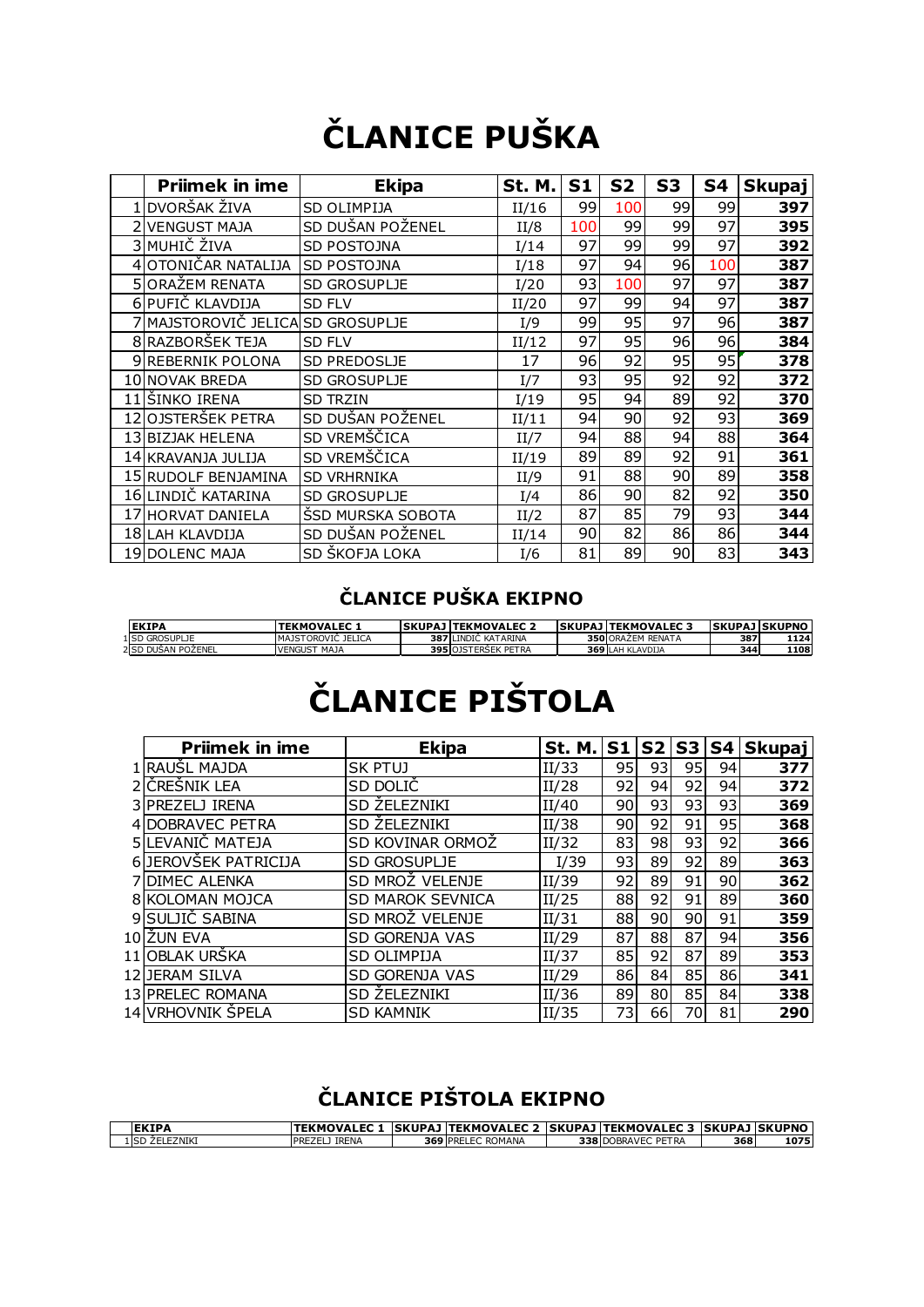## **ČLANI PUŠKA**

| <b>Priimek in ime</b> | <b>Ekipa</b>                 | St. M. | S1 | S2  | S3 | S4  | S5         | S6  | Skupaj |
|-----------------------|------------------------------|--------|----|-----|----|-----|------------|-----|--------|
| 1 MOIČEVIĆ ŽELJKO     | SD GROSUPLJE                 | V/14   | 99 | 98  | 98 | 100 | 99         | 100 | 594    |
| 2 PIRIH MAJ           | SD OLIMPIJA                  | V/19   | 99 | 100 | 99 | 99  | 97         | 98  | 592    |
| 3 GOTOVINA GREGOR     | SD OLIMPIJA                  | V/10   | 97 | 97  | 97 | 99  | 100        | 99  | 589    |
| 4 JODL BENJAMIN       | SD I. POHORSKI BATALJON RUŠE | V/4    | 99 | 98  | 98 | 94  | 99         | 100 | 588    |
| 5 BERNOT GAŠPER       | <b>SD TRIGLAV JAVORNIK</b>   | IV/10  | 99 | 98  | 98 | 96  | 99         | 97  | 587    |
| 6 DEBEVEC RAJMOND     | <b>SD OLIMPIJA</b>           | V/13   | 97 | 95  | 96 | 99  | 99         | 99  | 585    |
| 7 POTOČNIK GREGA      | SD DUŠAN POŽENEL             | IV/2   | 95 | 97  | 98 | 100 | 99         | 96  | 585    |
| 8 HORVAT TADEJ        | SD KOVINAR ORMOŽ             | IV/6   | 97 | 99  | 97 | 97  | 96         | 98  | 584    |
| 9 RAVNIKAR VILJEM     | SD DUŠAN POŽENEL             | IV/35  | 98 | 97  | 96 | 99  | 97         | 96  | 583    |
| 10 ČERNI MITJA        | SD GANČANI                   | III/9  | 94 | 96  | 98 | 96  | 98         | 99  | 581    |
| 11 VERBANČIČ DENIS    | SD GANČANI                   | III/6  | 98 | 96  | 96 | 95  | 99         | 95  | 579    |
| 12 POLAJŽAR ROK       | SD DUŠAN POŽENEL             | IV/12  | 98 | 95  | 95 | 96  | 97         | 97  | 578    |
| 13 BARIČ MATIC        | <b>SD GROSUPLIE</b>          | V/12   | 93 | 97  | 99 | 97  | 98         | 94  | 578    |
| 14 ŠUMAK JAN          | SD KOVINAR ORMOŽ             | IV/3   | 94 | 97  | 93 | 96  | 99         | 98  | 577    |
| 15 DOVČ ANDRAŽ        | SD TABOR JEŽICA              | V/6    | 96 | 95  | 96 | 94  | 99         | 96  | 576    |
| 16 KALIN MARJAN       | SD DUŠAN POŽENEL             | IV/9   | 97 | 96  | 98 | 96  | 94         | 95  | 576    |
| 17 POJE ANDRAŽ        | <b>SD GROSUPLIE</b>          | V/18   | 98 | 94  | 98 | 95  | 93         | 97  | 575    |
| 18 PIŠKURIČ DUŠAN     | <b>SD GORJANCI</b>           | IV/18  | 95 | 96  | 95 | 98  | 97         | 94  | 575    |
| 19 ŠKERL MARKO        | SD ŠKOFJA LOKA               | IV/4   | 93 | 93  | 95 | 98  | 97         | 97  | 573    |
| 20 SUSTAR JANI        | SD ŽELEZNIKI                 | I/22   | 95 | 96  | 95 | 97  | 95         | 95  | 573    |
| 21 ŽIŽMOND MITJA      | <b>SD PREDDVOR</b>           | IV/19  | 95 | 94  | 97 | 96  | 94         | 95  | 571    |
| 22 LAMPREHT BOJAN     | <b>SD VRHNIKA</b>            | III/4  | 96 | 95  | 96 | 94  | 96         | 94  | 571    |
| 23 KNEZ ROK           | SD MROŽ VELENJE              | IV/21  | 94 | 93  | 94 | 97  | 95         | 97  | 570    |
| 24 BOHTE IVO          | <b>SD GROSUPLIE</b>          | V/16   | 93 | 92  | 96 | 97  | 96         | 95  | 569    |
| 25 PODJED NEJC        | <b>SD PREDDVOR</b>           | IV/16  | 95 | 94  | 96 | 95  | 94         | 95  | 569    |
| 26 ŽIŽEK JERNEJ       | <b>SD PREDDVOR</b>           | IV/23  | 96 | 97  | 94 | 93  | 94         | 95  | 569    |
| 27 FEVZER MARTIN      | SD SLO. KONJICE              | III/17 | 94 | 94  | 94 | 97  | 95         | 94  | 568    |
| 28 MIHELAK SIMON      | SD MROŽ VELENJE              | IV/8   | 93 | 93  | 98 | 94  | 94         | 95  | 567    |
| 29 POTRČ SIMON        | SD I. POHORSKI BATALJON RUŠE | V/8    | 92 | 95  | 99 | 94  | 92         | 95  | 567    |
| 30 SODJA JURE         | SD MROŽ VELENJE              | IV/13  | 92 | 96  | 91 | 95  | 96         | 96  | 566    |
| 31 KRŽIŠNIK ROK       | SD ŠKOFJA LOKA               | IV/7   | 96 | 92  | 95 | 93  | 94         | 95  | 565    |
| 32 KASTELIC MARKO     | SD TABOR JEŽICA              | V/9    | 93 | 96  | 94 | 92  | 94         | 95  | 564    |
| 33 MAKARI IGORI       | ŠSD MURSKA SOBOTA            | III/18 | 93 | 90  | 93 | 97  | 96         | 93  | 562    |
| 34 TRAVNIK TOMAŽ      | SD PREDOSLJE                 | I/20   | 97 | 94  | 96 | 91  | 92         | 92  | 562    |
| <b>35 VRHUNC LUKA</b> | SD TABOR JEŽICA              | V/15   | 92 | 94  | 94 | 91  | 95         | 93  | 559    |
| 36 LAMPREHT BOJAN ml. | <b>SD VRHNIKA</b>            | III/10 | 92 | 91  | 96 | 89  | 95         | 95  | 558    |
| 37 KOŠIR BRANKO       | SD ŽELEZNIKI                 | 40     | 97 | 91  | 94 | 88  | 92         | 95  | 557    |
| 38 UMNIK JANI         | <b>SD PREDOSLJE</b>          | I/40   | 90 | 92  | 96 | 93  | 92         | 94  | 557    |
| 39 DOLENC JANEZ       | SD ŠKOFJA LOKA               | IV/1   | 92 | 96  | 93 | 96  | 91         | 89  | 557    |
| 40 MOHORIČ MATEJ      | <b>SD GORJANCI</b>           | IV/22  | 94 | 94  | 92 | 93  | 89         | 91  | 553    |
| 41 JERAM JOSIP        | SD CELJE                     | I/23   | 91 | 88  | 92 | 94  | 93         | 93  | 551    |
| 42 REMIČ JOŽE         | SD ŠKOFJA LOKA               | IV/11  | 85 | 92  | 91 | 91  | 95         | 96  | 550    |
| 43 MAUČEC AVGUŠTIN    | SD TURNIŠČE                  | V/11   | 90 | 90  | 93 | 89  | 94         | 93  | 549    |
| 44 PETERNEL ANDREJ    | SD GORENJA VAS               | III/8  | 90 | 94  | 85 | 91  | 93         | 94  | 547    |
| 45 ROT DANE           | SD PREDOSLJE                 | I/26   | 88 | 92  | 90 | 93  | 91         | 92  | 546    |
| 46 lčerni jernej      | SD GANCANI                   | III/3  | 93 | 93  | 89 | 92  | 91         | 88  | 546    |
| 47 CESAR GREGOR       | <b>SD GORJANCI</b>           | IV/20  | 86 | 87  | 88 | 93  | 89         | 91  | 534    |
| 48 SOČIČ BOJAN        | ŠSD MURSKA SOBOTA            | III/13 | 90 | 84  | 85 | 89  | $\bar{8}5$ | 84  | 517    |
|                       |                              |        |    |     |    |     |            |     |        |

### **ČLANI PUŠKA EKIPNO**

| <b>EKIPA</b>             | <b>TEKMOVALEC 1</b> | <b>SKUPAJ TEKMOVALEC 2</b> | SKUPAJ  TEKMOVALEC 3   SKUPAJ  SKUPNO |     |      |
|--------------------------|---------------------|----------------------------|---------------------------------------|-----|------|
| 1 SD OLIMPIJA            | DEBEVEC RAIMOND     | <b>585 GOTOVINA GREGOR</b> | 589 PIRIH MAJ                         | 592 | 1766 |
| 2 SD DUŠAN POŽENEL       | POTOČNIK GREGA      | <b>585 RAVNIKAR VILJEM</b> | 583 KALIN MARJAN                      | 576 | 1744 |
| 3 SD GROSUPLIE           | MOIČEVIĆ ŽELJKO     | 594 BARIC MATIC            | 578 BOHTE IVO                         | 569 | 1741 |
| 4 SD PREDDVOR            | ŽIŽMOND MITJA       | 571 PODJED NEIC            | 569 ŽIŽEK JERNEJ                      | 569 | 1709 |
| 5 SD GANČANI             | ČERNI MITJA         | 581 VERBANČIČ DENIS        | 579 CERNI JERNEJ                      | 546 | 1706 |
| 6 SD MROŽ VELENIE        | MIHELAK SIMON       | 567 SODJA JURE             | 566 KNEZ ROK                          | 570 | 1703 |
| <b>7 SD TABOR JEŽICA</b> | DOVČ ANDRAŽ         | <b>576 VRHUNC LUKA</b>     | <b>559 KASTELIC MARKO</b>             | 564 | 1699 |
| 8 SD ŠKOFJA LOKA         | <b>SKERL MARKO</b>  | 557 DOLENC JANEZ           | 557 KRŽIŠNIK ROK                      | 565 | 1679 |
| 9 SD PREDOSLJE           | UMNIK JANI          | <b>557 TRAVNIK TOMAZ</b>   | 562 ROT DANE                          | 546 | 1665 |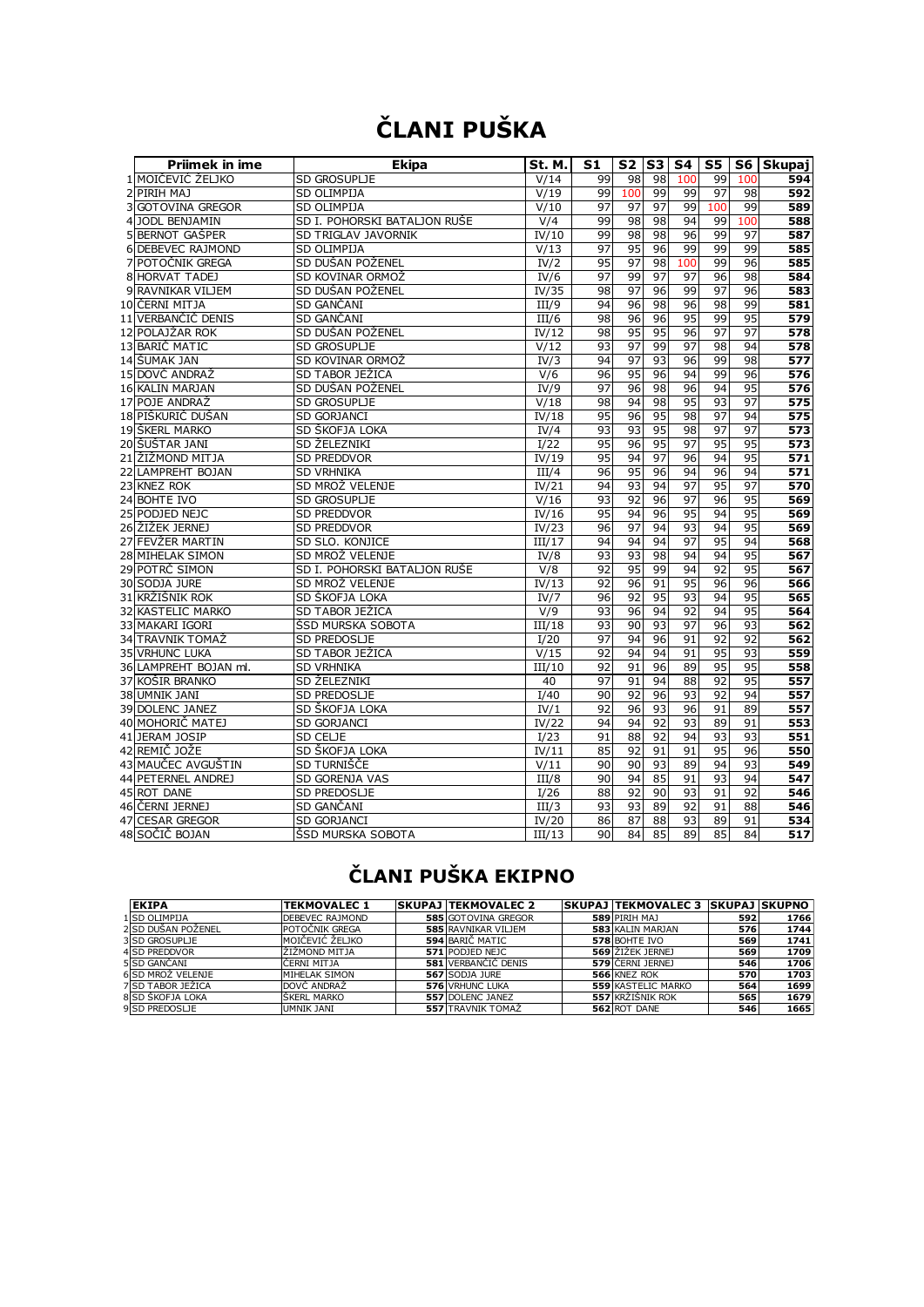## **ČLANI PIŠTOLA**

| <b>Priimek in ime</b> | <b>Ekipa</b>        | St. M. | S <sub>1</sub> | S <sub>2</sub>  | S <sub>3</sub> | S4 | <b>S5</b> |    | S6 Skupaj        |
|-----------------------|---------------------|--------|----------------|-----------------|----------------|----|-----------|----|------------------|
| 1 HODŽIČ EMERIK       | SD KOVINAR ORMOŽ    | IV/38  | 94             | 97              | 95             | 98 | 97        | 96 | 577              |
| 2 TOMAŠEVIČ KLEMEN    | SD ŽELEZNIKI        | I/27   | 94             | 98              | 97             | 96 | 97        | 95 | 577              |
| <b>3 VENTA KEVIN</b>  | SD KOVINAR ORMOŽ    | IV/27  | 100            | 93              | 95             | 97 | 94        | 96 | 575              |
| 4 SIMONIČ BOŠTJAN     | SD J. KERENČIČ      | IV/31  | 95             | 94              | 96             | 97 | 95        | 95 | 572              |
| 5TKALEC PETER         | SD DUŠAN POŽENEL    | I/24   | 95             | 95              | 94             | 97 | 96        | 94 | 571              |
| 6 KUNŠEK BLAŽ         | SD MAROK SEVNICA    | III/29 | 95             | 96              | 93             | 98 | 95        | 94 | 571              |
| 7 JUVAN KLEMEN        | SD MAROK SEVNICA    | III/37 | 96             | 94              | 95             | 93 | 94        | 96 | 568              |
| 8 KOSTANJEVEC ZLATKO  | <b>SK PTUJ</b>      | III/30 | 95             | 93              | 91             | 96 | 95        | 95 | 565              |
| 9 REPIČ ROŽLE         | <b>SD KAMNIK</b>    | III/32 | 92             | 95              | 97             | 92 | 94        | 93 | 563              |
| 10 SIMONIČ SIMON      | SD J. KERENČIČ      | IV/32  | 96             | 92              | 94             | 95 | 93        | 93 | 563              |
| 11 LJUBIČ CVETKO      | SD SLOV. KONJICE    | I/34   | 90             | 99              | 91             | 94 | 96        | 92 | 562              |
| 12 GROHAR MIHA        | SD DOMŽALE          | V/38   | 97             | 93              | 90             | 92 | 96        | 90 | 558              |
| 13 IVANC ROK          | SD GROSUPLJE        | IV/39  | 93             | 93              | 97             | 92 | 89        | 92 | 556              |
| 14 MARINČEK PETER     | SD OLIMPIJA         | V/32   | 94             | 93              | 93             | 93 | 89        | 93 | 555              |
| 15 KRANJC ROBERT      | SD OLIMPIJA         | V/39   | 93             | 94              | 93             | 94 | 91        | 90 | 555              |
| 16 JEROVŠEK IGNAC     | SD GROSUPLJE        | V/25   | 95             | 91              | 93             | 94 | 91        | 90 | 554              |
| 17 IVANC FRANC        | SD GROSUPLJE        | V/34   | 91             | 93              | 92             | 91 | 94        | 92 | 553              |
| 18 SEČEN TADEJ        | SK BREŽICE          | V/26   | 92             | 96              | 90             | 88 | 92        | 93 | 551              |
| 19 VIDMAR SREČKO      | SK BREŽICE          | V/31   | 93             | 86              | 94             | 93 | 88        | 95 | 549              |
| 20 LESAR ANTON        | SD LJUBO ŠERCAR     | IV/40  | 87             | 89              | 93             | 93 | 92        | 94 | 548              |
| 21 STOJANOVIC NENAD   | <b>SD MORIS</b>     | V/24   | 91             | 90              | 89             | 94 | 92        | 92 | 548              |
| 22 ŠTERMAN RENATO     | SD MROŽ VELENJE     | IV/34  | 92             | 90              | 91             | 95 | 89        | 91 | 548              |
| 23 LAMPREHT BOJAN     | <b>SD VRHNIKA</b>   | IV/33  | 91             | 95              | 93             | 87 | 92        | 89 | 547              |
| 24 ERJAVEC PRIMOŽ     | <b>SD PIRAN</b>     | III/33 | 89             | 89              | 91             | 93 | 91        | 93 | 546              |
| 25 BENEDIČIČ MARTIN   | SD GORENJA VAS      | III/25 | 89             | 87              | 90             | 96 | 94        | 90 | 546              |
| 26 KRAJNČIČ MATEJ     | SK BREŽICE          | V/22   | 92             | 90              | 89             | 97 | 91        | 87 | 546              |
| 27 STANČEVIČ DEJAN    | <b>SD GROSUPLIE</b> | V/29   | 87             | 93              | 87             | 91 | 93        | 94 | 545              |
| 28 KOSTREVC SILVO     | SK BREŽICE          | V/35   | 91             | 89              | 91             | 95 | 89        | 90 | 545              |
| 29 JOHANSSON STELLAN  | <b>SD KAMNIK</b>    | III/38 | 92             | 89              | 95             | 92 | 86        | 90 | 544              |
| 30 BANOVŠEK JURE      | SD MROŽ VELENJE     | IV/30  | 88             | 94              | 87             | 95 | 86        | 93 | 543              |
| 31 CANKAR DAVID       | SD GORENJA VAS      | III/23 | 86             | 92              | 90             | 91 | 92        | 90 | 541              |
| 32 KOVAČ UROŠ         | SD DUŠAN POŽENEL    | I/30   | 89             | 84              | 89             | 92 | 91        | 94 | 539              |
| 33 VINKO SREČKO       | <b>SD TRZIN</b>     | III/35 | 90             | 91              | 88             | 91 | 87        | 92 | 539              |
| 34 BREZNIK DANILO     | SD JUTEKS ŽALEC     | III/27 | 89             | $\overline{92}$ | 88             | 90 | 89        | 89 | $\overline{537}$ |
| 35 ZORE FRANC         | <b>SD KAMNIK</b>    | III/28 | 87             | 90              | 90             | 93 | 89        | 88 | 537              |
| 36 ROŽIČ BRANKO       | SD DOMŽALE          | IV/26  | 90             | 87              | 91             | 87 | 90        | 91 | 536              |
| 37 RODE IVAN          | <b>SD TRZIN</b>     | III/39 | 86             | 87              | 91             | 86 | 94        | 91 | 535              |
| 38 REPIČ MARJAN       | <b>SD KAMNIK</b>    | III/36 | 90             | 88              | 89             | 91 | 86        | 89 | $\overline{533}$ |
| 39 VOJVODA MIHA       | SD OLIMPIJA         | V/37   | 89             | 91              | 88             | 85 | 88        | 91 | 532              |
| 40 CENTA ALBIN        | <b>SK MORIS</b>     | V/28   | 85             | 85              | 90             | 89 | 92        | 87 | 528              |
| 41 HADŽIĆ SANEL       | <b>SD TRZIN</b>     | III/31 | 82             | 89              | 91             | 89 | 86        | 90 | 527              |
| 42 PUSTOTNIK TADE1    | SD DOMŽALE          | V/40   | 89             | 93              | 86             | 88 | 83        | 88 | 527              |
| 43 RADEJ ROMAN        | <b>SD KAMNIK</b>    | III/24 | 87             | 83              | 86             | 93 | 85        | 91 | 525              |
| 44 UŠENIČNIK TONE     | SD ŠKOFJA LOKA      | I/29   | 86             | 88              | 86             | 89 | 87        | 81 | 517              |
| 45 FLANDER MARKO      | SD ŽELEZNIKI        | I/38   | 85             | 91              | 81             | 83 | 86        | 85 | 511              |
| 46 PRELEC TOMAŽ       | SD ŽELEZNIKI        | III/40 | 81             | 81              | 83             | 84 | 95        | 81 | 505              |
| 47 STIFTAR JURIJ      | SD DOMŽALE          | V/36   | 79             | 74              | 88             | 87 | 85        | 88 | 501              |
| 48 MRKUN JANEZ        | <b>SD MORIS</b>     | V/21   | 86             | 86              | 76             | 83 | 83        | 86 | 500              |
| 49 ČREŠNIK ALOJZ      | SD DOLIČ            | IV/29  | 83             | 79              | 82             | 86 | 84        | 84 | 498              |

### **ČLANI PIŠTOLA EKIPNO**

| <b>EKIPA</b>          |                         |                           | TEKMOVALEC 1  SKUPAJ  TEKMOVALEC 2  SKUPAJ  TEKMOVALEC 3  SKUPAJ  SKUPNO |     |      |
|-----------------------|-------------------------|---------------------------|--------------------------------------------------------------------------|-----|------|
| <b>1 SD GROSUPLIE</b> | JEROVŠEK IGNAC          | <b>554 IVANC FRANC</b>    | 553 IVANC ROK                                                            | 556 | 1663 |
| 2 SK BREŽICE          | VIDMAR SREČKO           | <b>549 ISECEN TADE1</b>   | <b>551 KOSTREVC SILVO</b>                                                | 545 | 1645 |
| 3 SD OLIMPIJA         | <b>KRANJC ROBERT</b>    | <b>555 MARINCEK PETER</b> | 555 VOJVODA MIHA                                                         | 532 | 1642 |
| 4 SD DOMŽALE          | <b>GROHAR MIHA</b>      | 558 ROŽIČ BRANKO          | <b>536 PUSTOTNIK TADEJ</b>                                               | 527 | 1621 |
| 5 SD TRZIN            | VINKO SREČKO            | 539 HADŽIĆ SANEL          | 527 RODE IVAN                                                            | 535 | 1601 |
| <b>6 SK MORIS</b>     | <b>STOJANOVIC NENAD</b> | <b>548 CENTA ALBIN</b>    | 528 MRKUN JANEZ                                                          | 500 | 1576 |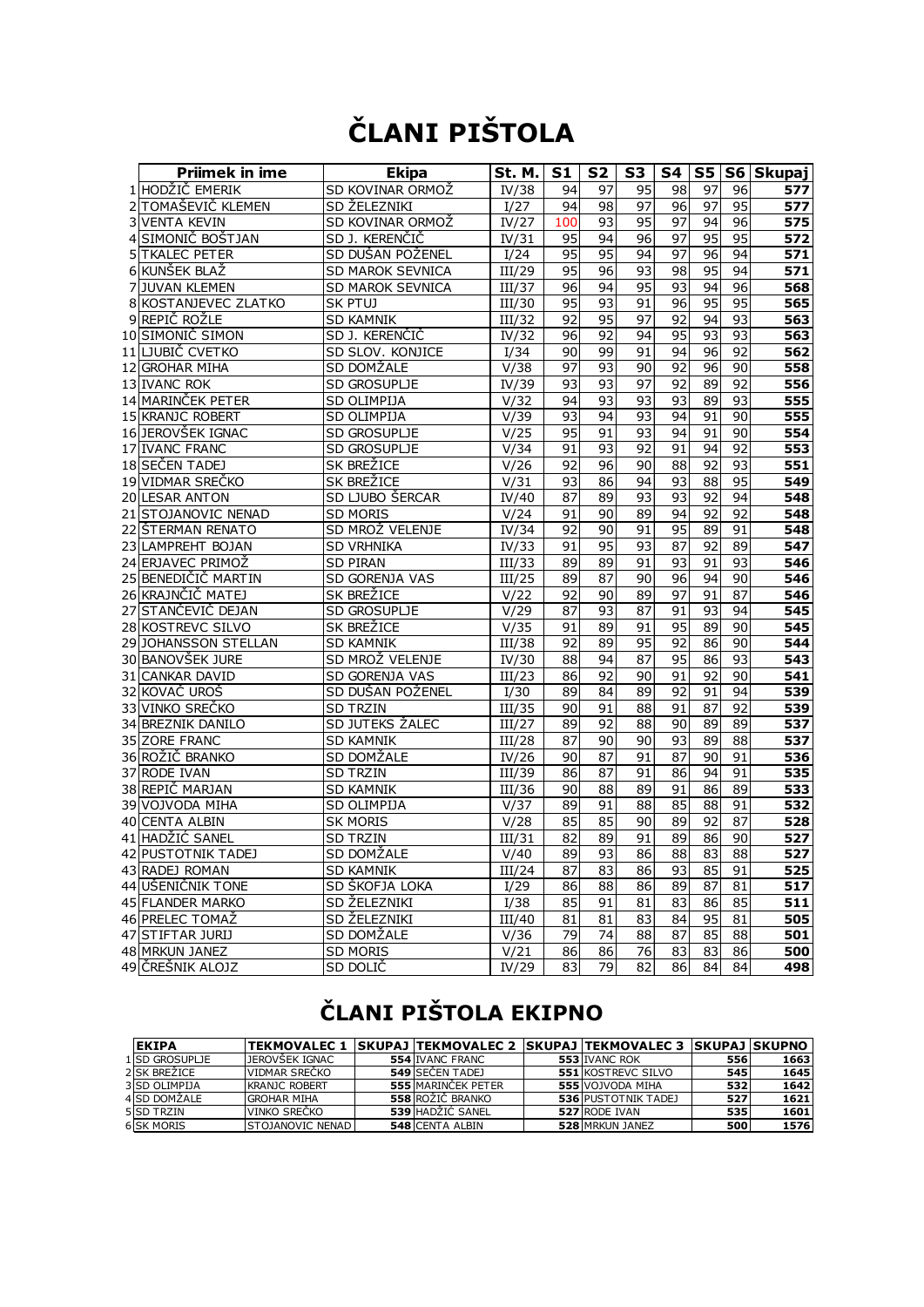## **MLADINKE PUŠKA**

|                       | <b>MLADINKE PUŠKA</b>      |        |                |    |    |     |               |
|-----------------------|----------------------------|--------|----------------|----|----|-----|---------------|
| <b>Priimek in ime</b> | <b>Ekipa</b>               | St. M. | S <sub>1</sub> | S2 | S3 | S4  | <b>Skupaj</b> |
| INAPRET MATEJA        | <b>SD RUDNIK HRASTNIK</b>  | II/22  | 95             | 98 | 97 | 99  | 389           |
| 2 LAZAR LIA           | <b>SD PORTOROZ</b>         | II/6   | 97             | 97 | 96 | 98  | 388           |
| <b>3 LUKIĆ SUZANA</b> | <b>SD TRZIN</b>            | I/1    | 96             | 95 | 99 | 97  | 387           |
| 4 KUHARIČ URŠKA       | <b>SD KOVINAR ORMOZ</b>    | II/21  | 96             | 97 | 93 | 100 | 386           |
| 5 PRAPROTNIK NEŻA     | <b>SD TRZIN</b>            | I/15   | 95             | 93 | 97 | 98  | 383           |
| <b>6 VERNIK PETRA</b> | ISD KOVINAR ORMOZ          | II/3   | 98             | 95 | 93 | 97  | 383           |
| VOGRINČIČ MIHAELA     | SD CRENSOVCI               | II/4   | 95             | 95 | 95 | 95  | 380           |
| <b>8IHORVAT SARA</b>  | <b>SD TRIGLAV JAVORNIK</b> | II/18  | 94             | 94 | 97 | 92  | 377           |
| 9 KAČIĆ JANA          | SD DUŠAN POŽENEL           | II/2   | 97             | 89 | 94 | 95  | 375           |
| 10 ČERNI TAMARA       | <b>SD GANCANI</b>          | II/1   | 92             | 95 | 92 | 94  | 373           |
| 11 KERLATEC AJDA      | <b>SD POSTOJNA</b>         | I/8    | 94             | 95 | 90 | 93  | 372           |
| 12 KAPLJA NADJA       | <b>SD SKOFJA LOKA</b>      | I/2    | 89             | 88 | 95 | 93  | 365           |
| 13 GOLOB ENEA         | SD SL, KONJICE             | II/15  | 93             | 92 | 92 | 88  | 365           |
| 14 MARKELJ VESNA      | SD ZELEZNIKI               | I/10   | 91             | 90 | 88 | 91  | 360           |
| 15 DOLENEC ALENKA     | <b>SD SKOFJA LOKA</b>      | I/11   | 91             | 85 | 86 | 91  | 353           |

## **MLADINKE PIŠTOLA**

| <b>MLADINKE PISTOLA</b> |                        |       |    |    |    |    |                              |  |  |  |
|-------------------------|------------------------|-------|----|----|----|----|------------------------------|--|--|--|
| <b>Priimek in ime</b>   | <b>Ekipa</b>           |       |    |    |    |    | St. M. $ S1 S2 S3 S4 Skupaj$ |  |  |  |
| . ŽUPANC VESNA          | ISD DUŠAN POŽENEL      | II/26 | 89 | 92 | 95 | 91 | 367                          |  |  |  |
| 2 TKALEC JAGODA         | SD DUŠAN POŽENEL       | II/24 | 91 | 94 | 91 | 88 | 364                          |  |  |  |
| <b>3 TKALEC VESNA</b>   | SD DUŠAN POŽENEL       | II/30 | 91 | 85 | 94 | 93 | $\frac{1}{363}$              |  |  |  |
| 4 PREZELJ ANJA          | <b>SD ZELEZNIKI</b>    | II/34 | 89 | 86 | 85 | 87 | 347                          |  |  |  |
| 5 TOMAŠEVIĆ ANJA        | <b>ISD ŽELEZNIKI</b>   | I/25  | 87 | 82 | 88 | 87 | 344                          |  |  |  |
| 6 KOVAČIČ ANUŠA         | <b>SD MROK SEVNICA</b> | II/23 | 86 | 88 | 84 | 82 | 340                          |  |  |  |

### **MLADINKE PIŠTOLA EKIPNO**

| <b>IEKIPA</b>       | TEKMOVALEC 1  SKUPAJ TEKMOVALEC 2  SKUPAJ TEKMOVALEC 3  SKUPAJ SKUPNO |                         |                  |     |      |
|---------------------|-----------------------------------------------------------------------|-------------------------|------------------|-----|------|
| 1 ISD DUŠAN POŽENEL | TKALEC JAGODA                                                         | <b>364 TKALEC VESNA</b> | 363 ŽUPANC VESNA | 367 | 1094 |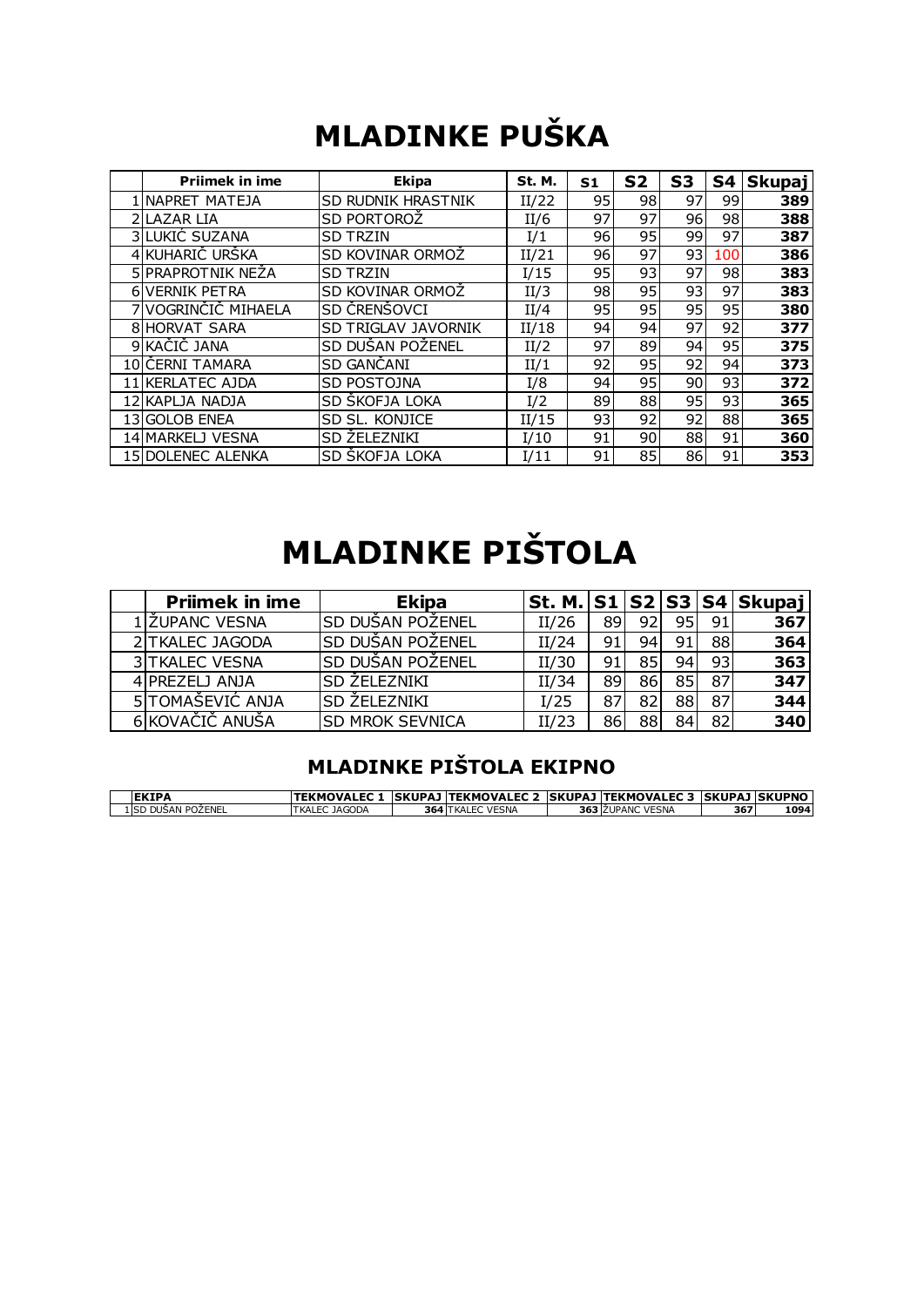## **MLADINCI PUŠKA**

|                       | <b>MLADINCI PUŠKA</b> |          |                |                |                |    |                 |    |               |
|-----------------------|-----------------------|----------|----------------|----------------|----------------|----|-----------------|----|---------------|
| <b>Priimek in ime</b> | <b>Ekipa</b>          | St. M.   | S <sub>1</sub> | S <sub>2</sub> | S <sub>3</sub> | S4 | S5              | S6 | <b>Skupaj</b> |
| 1 ZALIH TADEJ         | SD TURNIŠČE           | V/7      | 98             | 100            | 96             | 98 | 95              | 97 | 584           |
| 2 PRESTREL ANŽE       | SD TRIGLAV JAVORNIK   | IV/ $15$ | 99             | 98             | 97             | 96 | $\overline{98}$ | 95 | 583           |
| 3 ŠKAFAR MATJAŽ       | ŠD ČRENŠOVCI          | III/19   | 96             | 96             | 99             | 94 | 98              | 97 | 580           |
| 4 KELENC ŽAN          | ŠD ČRENŠOVCI          | III/16   | 99             | 95             | 97             | 98 | 94              | 97 | 580           |
| <b>5 KANDARE ERIK</b> | <b>SD CERKNICA</b>    | V/2      | 95             | 98             | 95             | 95 | 95              | 98 | 576           |
| 6 PERNAT ALEŠ         | SD KIDRIČEVO          | IV/24    | 93             | 95             | 97             | 98 | 94              | 94 | 571           |
| 7 SORN MAKSIMILJAN    | <b>SD KAMNIK</b>      | III/20   | 91             | 97             | 96             | 94 | 95              | 97 | 570           |
| 8 RADOSAVLJEVIČ UROŠ  | SD POSTOJNA           | I/36     | 94             | 94             | 95             | 97 | 94              | 93 | 567           |
| 9 MATEVŽ MITJA        | SD DOLIC              | III/2    | 96             | 89             | 94             | 97 | $\overline{98}$ | 92 | 566           |
| 10 NAGY JAN           | ŠD ČRENŠOVCI          | III/14   | 94             | 91             | 93             | 92 | 95              | 95 | 560           |
| 11 PET ELINEK JAKA    | SD SLO. KONJICE       | III/5    | 95             | 97             | 92             | 88 | 92              | 95 | 559           |
| 12 SENIČ ALJAŽ        | SD DOLIC              | III/11   | 94             | 95             | 92             | 96 | 89              | 93 | 559           |
| 13 PODJED LUKA        | <b>SD PREDDVOR</b>    | IV/14    | 94             | 94             | 92             | 90 | 94              | 94 | 558           |
| 14 KRŽIČ MIHA         | <b>SD CERKNICA</b>    | V/3      | 92             | 94             | 92             | 96 | $\overline{93}$ | 91 | 558           |
| 15 KANOVNIK ANŽE      | SD DOLIČ              | III/7    | 93             | 93             | 89             | 93 | 92              | 91 | 551           |
| 16 KOLENC JAN         | <b>SD GROSUPLIE</b>   | V/5      | 89             | 94             | 91             | 87 | 96              | 93 | 550           |
| 17 ŠUPERGER AMADEJ    | SD SLO. KONJICE       | III/15   | 91             | 90             | 96             | 88 | 92              | 83 | 540           |
| 18 KEBER MATEJ        | SD SLO. KONJICE       | III/21   | 89             | 96             | 86             | 88 | 89              | 91 | 539           |
| 19 DRAGIČEVIČ ŽAN     | <b>SD PREDOSLJE</b>   | V/17     | 90             | 86             | 90             | 91 | 84              | 92 | 533           |
| 20 ZIHERL ROK         | <b>SD GROSUPLIE</b>   | V/20     | 87             | 91             | 87             | 89 | 85              | 84 | 523           |
| 21 IVANC STAŠ         | <b>SD GROSUPLIE</b>   | IV/17    | 91             | 84             | 85             | 86 | 82              | 89 | 517           |
| 22 MILINOVIČ JURE     | <b>SD GORENJA VAS</b> | III/12   | 87             | 87             | 84             | 84 | 89              | 85 | 516           |

### **MLADINCI PUŠKA EKIPNO**

| <b>IEKIPA</b>     | TEKMOVALEC 1  SKUPTEKMOVALEC 2  SKUPATEKMOVALEC 3 |                          |                        |     | <b>SKUPSKUPNO</b> |
|-------------------|---------------------------------------------------|--------------------------|------------------------|-----|-------------------|
| 1 IŠD ČRENŠOVCI   | <b>KELENC ZAN</b>                                 | <b>580 SKAFAR MATJAZ</b> | 580 NAGY JAN           | 560 | 1720              |
| 2 SD DOLIC        | <b>KANOVNIK ANZE</b>                              | 551 MATAVZ MITJA         | <b>566 SENIC ALJAZ</b> | 559 | 1676              |
| 3 SD SLO. KONJICE | <b>IPETELINEK JAKA</b>                            | 559 KEBER MATEJ          | 539 SUPERGER AMADEJ    | 540 | 1638              |

## **MLADINCI PIŠTOLA**

| <b>MLADINCI PIŠTOLA</b> |                       |        |    |     |    |    |     |    |                  |
|-------------------------|-----------------------|--------|----|-----|----|----|-----|----|------------------|
| <b>Prijmek in ime</b>   | <b>Ekipa</b>          | St. M. | S1 | S2  | S3 | S4 |     |    | S5   S6   Skupaj |
| .lstojak sašo           | ISK PTUJ              | III/34 | 95 | 931 | 95 | 93 | 951 | 96 | 567              |
| ČEPER JOŽE              | <b>SD VREMŠČICA</b>   | III/22 | 91 | 94  | 95 | 89 | 96  | 95 | 560              |
| 3 ŠKRABEC BLAŽ          | <b>SD ŠKOFJA LOKA</b> | 35     | 95 | 87  | 95 | 94 | 87  | 95 | 553              |
| 4 SIREC TADEJ           | lsk ptuj              | III/26 | 92 | 94  | 90 | 92 | 93  | 91 | 552              |
| <b>5 VRHUNC UROS</b>    | <b>SD ZELEZNIKI</b>   | IV/28  | 82 | 93  | 92 | 90 | 87  | 91 | 535              |
| 6 DOLŠAK LEONARD        | <b>SD DOMŻALE</b>     | V/33   | 90 | 90I | 89 | 88 | 88  | 83 | 528              |
| 7 JJANŚEK BURJA ROK     | <b>SD DOMŻALE</b>     | V/27   | 91 | 90  | 86 | 89 | 89  | 81 | 526              |
| 8 ČERVEK JANEZ          | <b>SD GROSUPLIE</b>   | IV/37  | 83 | 86  | 89 | 85 | 90  | 90 | 523              |
| 9 PESTOTNIK ZAN         | <b>SD DOMZALE</b>     | V/30   | 90 | 86I | 86 | 84 | 84  | 84 | 514              |
| 10lkOVAČ NEJC           | <b>SD DOMZALE</b>     | V/23   | 82 | 79l | 78 | 78 | 79  | 80 | 476              |

### **MLADINCI PIŠTOLA EKIPNO**

| <b>EKIPA</b>     | <b>TEKMOVALEC</b> | <b>ISKUPAJ</b> | <b>TEKMOVALEC 2</b>   |        | <b>SKUPAJ TEKMOVALEC 3</b><br>- 35 |     | <b>SKUPAJ SKUPNO</b> |
|------------------|-------------------|----------------|-----------------------|--------|------------------------------------|-----|----------------------|
| 1 ISD<br>DOMŽALE | DOLŠAK LEONARD    | 528            | ROK<br>" JANŠEK BURJA | 526 PE | TNIK ŽAN<br>$\cdot$                | 514 | 1568                 |